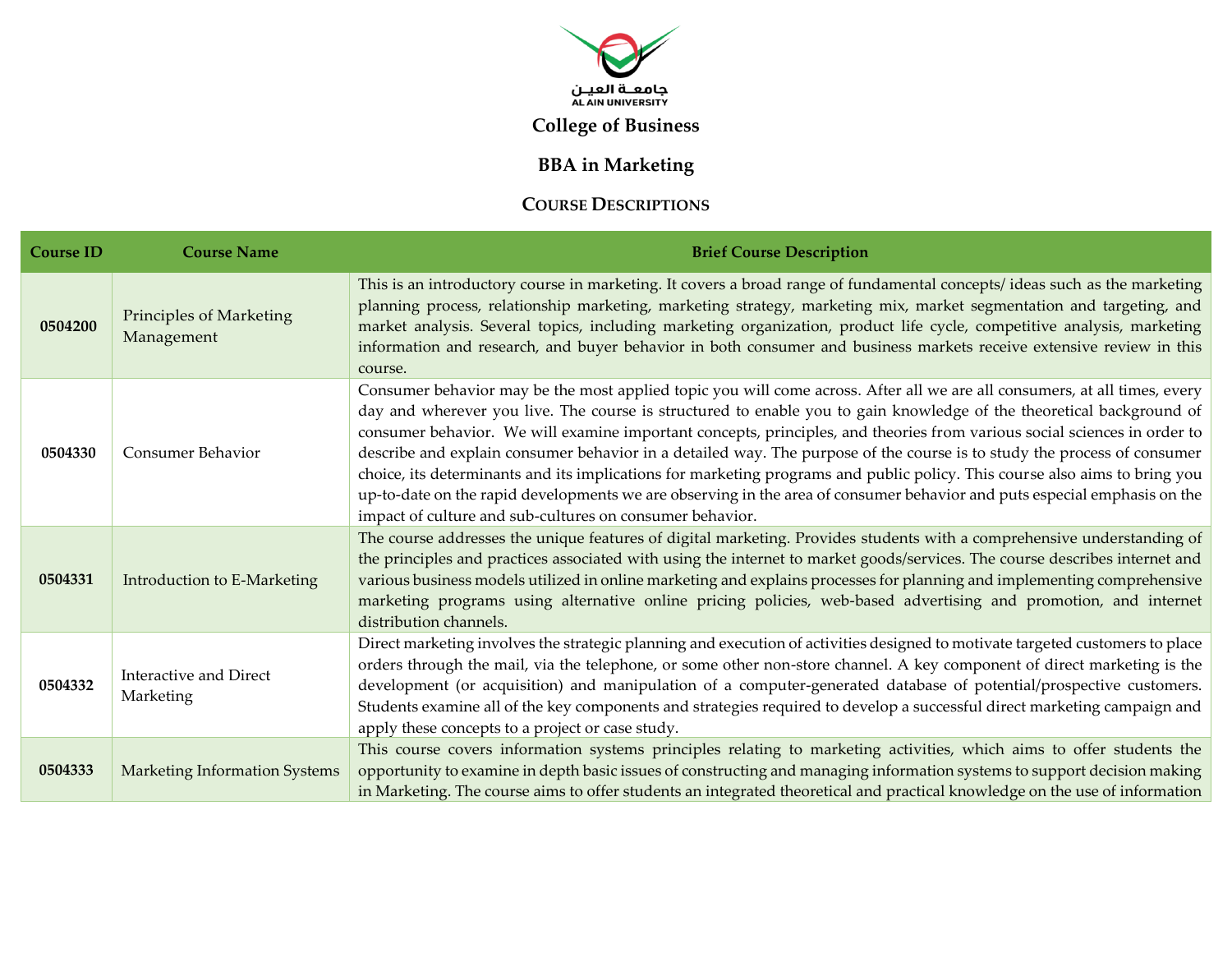|         |                                          | and communication technologies in Marketing and enable the implementing of such knowledge in various marketing<br>activities, strategic and operational, at different organizational levels.                                                                                                                                                                                                                                                                                                                                                                                                                                                                                                                                                                                                                                                                                                                                                    |
|---------|------------------------------------------|-------------------------------------------------------------------------------------------------------------------------------------------------------------------------------------------------------------------------------------------------------------------------------------------------------------------------------------------------------------------------------------------------------------------------------------------------------------------------------------------------------------------------------------------------------------------------------------------------------------------------------------------------------------------------------------------------------------------------------------------------------------------------------------------------------------------------------------------------------------------------------------------------------------------------------------------------|
| 0504340 | Advertising and Promotions<br>Management | This is one of the most dynamic, fascinating and enjoyable fields of study. In an increasingly competitive world,<br>organizations have learned that their ability to create and distribute effective advertising and promotional messages has<br>become increasingly difficult as a consequence of the fragmentation, not just of targeted audiences but also of the media and<br>methods used to reach them. This course will examine a number of theories and models from advertising, sales promotion,<br>public relations, and personal selling for domestic and international markets. We will also discuss the planning,<br>implementation, and evaluation of advertising and promotional programs. You will be introduced to the full range of<br>concepts associated with Integrated Marketing Communications.                                                                                                                         |
| 0504380 | <b>International Marketing</b>           | This course introduces the field of international marketing. It addresses the different and challenging environments of<br>international marketing and the need to investigate its various political, economic, social, cultural and legal issues from<br>conceptual, methodological and applications perspectives. It then considers how these environmental factors can be<br>integrated into, international marketing programs and strategies.                                                                                                                                                                                                                                                                                                                                                                                                                                                                                               |
| 0504390 | <b>Entrepreneurial Marketing</b>         | Entrepreneurial marketing focuses on the essential elements of business success. shows how to use modern entrepreneurial<br>marketing techniques to differentiate a company in the eyes of customers in order to achieve sustainable profitability.<br>Highlights entrepreneur's creativity, ability to bring innovations to the market, and willingness to face risk that changes the<br>world. Key components addressed include: identifying and selecting the market; determining the consumer needs cost-<br>effectively; executing the basic elements of the marketing mix (product, price, distribution, and promotion); and competing<br>successfully in the domestic and international markets through implementing a sound marketing plan.                                                                                                                                                                                             |
| 0504400 | Introduction to Graphic<br>Design        | This course offers fundamental skills relevant to the discipline of graphic design. Through studio projects, students learn<br>the vocabulary of visual communication design and become familiar with graphic design digital and analog production<br>processes. Students are taught high-level technical production and pre-press skills, enabling them to see a project through<br>from initial concept to final publication.                                                                                                                                                                                                                                                                                                                                                                                                                                                                                                                 |
| 0504450 | Marketing Research                       | In modern organizations, marketing research is considered as an imperative pervasive function. In today's fiercely<br>competitive environment, organizations are racing to satisfy their customers. You can never satisfy customers if you do not<br>know what they desire. Knowing what customers desire is basically the purpose of marketing research. Marketing research<br>techniques can broadly be classified into qualitative and quantitative approaches. Qualitative techniques include many<br>methods, such as focus groups and in-depth interviews. Quantitative methods are numerous; although we will discuss<br>qualitative techniques, in this class we will focus on experimental and survey research. This course deals with the use of<br>marketing research as an aid to making marketing decisions. Specifically, this course addresses how the information used<br>to make marketing decisions is gathered and analyzed. |
| 0504460 | <b>Service Marketing</b>                 | Services dominate the global economy and are becoming critical for competitive advantage in companies across the globe<br>and in all industry sectors, particularly in the Gulf region. Service management presents unique challenges that reflect the<br>fundamental differences between products and services. For example, services involve greater intangibility, variability,                                                                                                                                                                                                                                                                                                                                                                                                                                                                                                                                                              |